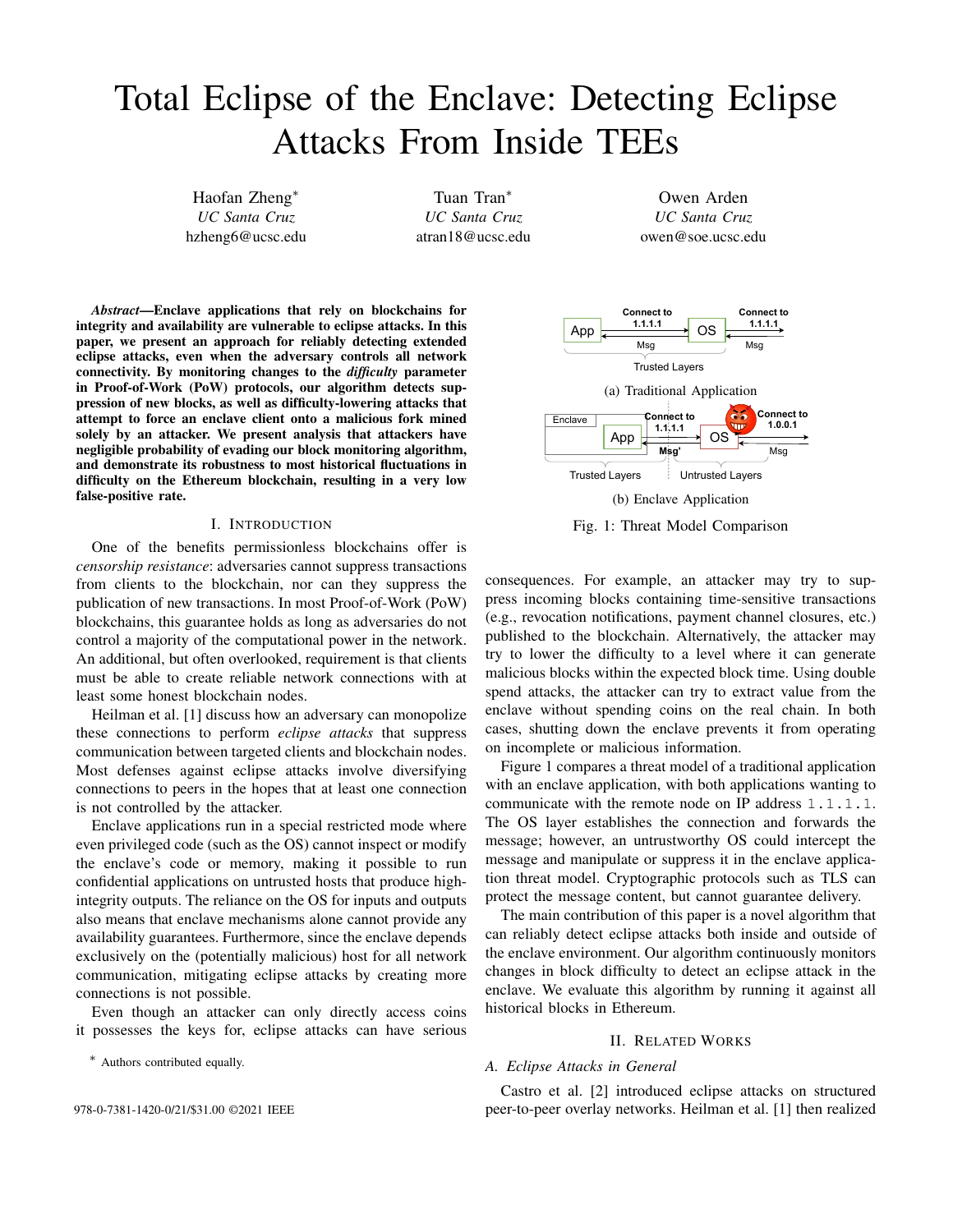this style of attack in Bitcoin, wherein an attacker can seize control of a sufficient number of IP addresses of peers of the victim node. Upon a successful eclipse attack, several other attacks can then be performed, such as selfish mining and double-spending transactions. The authors suggest diversifying the peer connection to mitigate this attack, but this relies on at least some of those connections to be outside the control of the attacker. In an enclave application, all connections may be intercepted by the host.

#### *B. Eclipse Attack with Enclaves*

Ekiden [3] addresses eclipse attacks in blockchain applications built with enclaves using a Proof-of-Publication (PoP) protocol. This approach requires the host to publish an enclave-generated nonce to the blockchain within a limited time. A successful PoP shows that the block containing the nonce is fresh and valid. However, relying solely on PoP for ensuring timely block delivery is too expensive since each PoP requires a blockchain transaction fee.

Tesseract [4] defines a time threshold by which the enclave must receive a new block from the Bitcoin network; otherwise, it waits for  $n$  more confirmation blocks to ensure the block was not mined by the attacker during an eclipse attack. Tesseract does not monitor the block difficulty, so an attacker could take advantage of drops in the difficulty to continue mining blocks in a malicious chain during the confirmation period. Additionally, blockchains with faster block arrival rates (such as Ethereum) typically have higher variance in arrival times, so choosing a time threshold that minimizes both false positives and negatives may be more difficult.

## III. SYSTEM OVERVIEW

## *A. Threat Model*

We assume the attacker *physically* and *effectively* controls no more than some percentage  $q$  of the total network hash power, Q. The biggest Ethereum mining pool at the time of writing has around  $26\%Q$  [5]. To make our exposition more concrete, we choose  $q = 30\%$  as an upper bound, but this percentage is configurable. A lower percentage may be sufficient for many applications; a higher percentage may be required for smaller Ethereum-based blockchains (e.g., Ethereum Classic). To simplify our model, we assume  $q$  is the attacker's effective hash rate during the eclipse attack. Withholding their hash power could potentially lower the difficulty of the network overall (rather than just the enclave), making it easier for the attacker to mine blocks on a malicious fork, but new miners joining to take advantage of the lower difficulty could undermine the effectiveness of this technique.

The host executing the enclave may be malicious, and controls all other software layers including the network stack. Thus, a malicious OS could hijack the network connection or suppress messages.

## *B. Difficulty Monitoring*

Our primary mechanism for detecting eclipse attacks is based on monitoring the current difficulty level,  $\theta$ , set by the PoW protocol. During normal operation,  $\theta$  is typically around  $13 \cdot Q$ , which targets an expected arrival time of 13 seconds.

One subtle point is that this arrival time accounts both for the hash power spent on mining the next primary block as well as *uncle blocks*, which are valid blocks that arrived later than the previous primary block. Based on Ethereum's Difficulty Adjustment Algorithm (DAA) formula [6], [7], primary blocks that have uncle blocks may arrive within 18 seconds, instead of 9 seconds, to avoid lowering the difficulty value. However, splitting the hash power in half between uncle blocks and primary blocks to get twice the time does not result in strategic advantage. Therefore, we assume the attacker spends its hash power generating blocks on a single malicious fork and produces no uncle blocks.

During an eclipse attack, the attacker must generate blocks every 9 seconds to avoid a difficulty drop.<sup>1</sup> Initially, this is difficult for the attacker, but each time the attacker fails, Ethereum's DAA lowers the difficulty by a maximum of 5%. For an attacker with  $30\% \cdot Q$  hash power,  $\theta$  will eventually approach  $2.7 \cdot Q$ . At this point, the attacker can expect to mine blocks fast enough to maintain the difficulty level indefinitely. We define the difficulty at which the attacker can maintain a block arrival rate of 9 seconds as  $\theta_{min} = 9 \cdot (q \cdot Q)$ .

While  $\theta_{min}$  is the boundary at which the attacker has complete control over the chain, applications may wish to set a lower difficulty drop as a cutoff point. The lower the  $\theta_{min}$ , the more confirmations are necessary to have high assurance that the most recent blocks were not mined by the attacker. Setting a more conservative bound on the drop will require fewer confirmations, at the price of potential false positives: blocks that trigger our algorithm while the system is not under an eclipse attack. We evaluate this tradeoff in detail in Section V. Once the difficulty nears  $\theta_{min}$ , however, no number of confirmations can eliminate the possibility of an attack.

Ethereum's DAA adjusts the difficulty value from block to block,<sup>2</sup> so we must monitor difficulty drops over time to prevent attackers from incrementally dropping the difficulty value. The difficulty level adjusts naturally as miners leave or join the network, so we need to establish a stable difficulty level for a given time span, and adjust this level over time.

Beginning at the genesis block, the chain is split into fixed checkpoint ranges of  $N_c$  blocks. We set the current difficulty level as the median of the blocks in the previous (complete) checkpoint range.  $N_c$  should be large enough to make it impossible for an attacker to maintain a  $\theta$  higher than  $\theta_{min}$ after  $N_c$  blocks but small enough to avoid false positives.

Current enclave platforms do not provide a trusted world clock time, but some (e.g., Intel SGX [8], [9]) provide trusted elapsed time, which is sufficient for our purposes. We only require that the block time, calculated based on the block timestamps, is reasonably close to the elapsed time. Even if the timestamp is malicious, Ethereum bounds the drift of timestamps, so the influence on difficulty values is small.

<sup>&</sup>lt;sup>1</sup>Given Ethereum's DAA [7], if the current block arrived within 9 seconds of its parent, then the next block's difficulty will not decrease

 $2$ In contrast, Bitcoin adjusts the difficulty every 2016 blocks.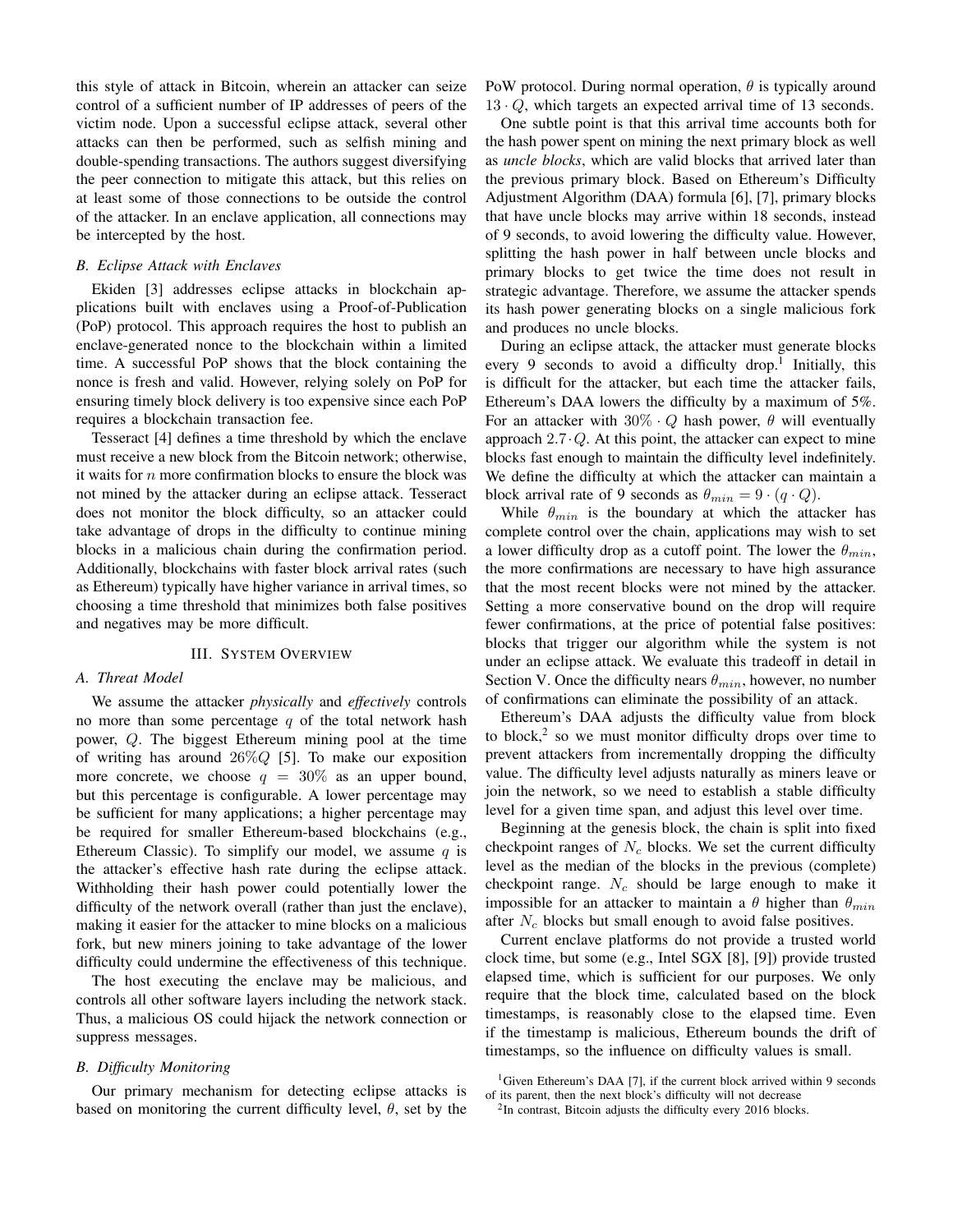

Fig. 3: Checkpoint Update

trusted elapsed time and the nominal block time is greater than 15 seconds, the enclave rejects the block to prevent the attacker from either lowering the difficulty in primary chain by manipulating timestamps, or maintaining the difficulty in malicious chain with pre-dated timestamps. Temporary forks in the chain require each branch to be monitored simultaneously. Our documentation discusses further details [10].

Once the new block has passed the initial validation, the monitor compares  $\theta_{\text{new}}$  presented in the new block with the  $\theta_{\text{min}}$  calculated based on the formulas shown below.

$$
\theta_{\text{ref},i} = \text{Median}([\theta_{(i-1)\times N_c}, \cdots \theta_{i\times N_c}])
$$
(1)

$$
\theta_{\min,i} = \theta_{\text{ref},i} \times (1 - p) \tag{2}
$$

The monitor first gets the median of difficulty values among the blocks in the previous checkpoint window, which have been checked and are finalized.<sup>3</sup> By using the median as a reference value, we minimize false positives and false negatives caused by outliers. Next, the monitor uses  $\theta_{\text{ref}}$  to calculate the  $\theta_{\min}$ , where p is the percentage drop allowed (set by the application). The new block is accepted if  $\theta_{\text{new}}$  is higher than  $\theta_{\min}$ .

The attacker may choose to provide no blocks at all, preventing the monitor from determining how much the difficulty value has dropped. To address this issue, the monitor will periodically estimate the current difficulty value,  $\theta_{est}$ , by using the trusted elapsed time, and compares  $\theta_{est}$  with  $\theta_{min}$ . Additionally, the maximum allowable block time in Ethereum's DAA (around 900 seconds) prevents the difficulty value from dropping more than 5% in each block. This value also serves as the maximum wait time ( $T_{\Delta \text{Max}}$ ), and blocks arriving later than this time will trigger a shutdown.

## *C. Checkpoint Update*

The monitor will automatically update the checkpoint every  $N_c$  blocks. As shown in Figure 3, the candidate checkpoint is the block that has less than  $N_c$  blocks ahead and is too new to be considered finalized. Once there are  $N_c$  blocks found ahead of the candidate checkpoint, the candidate will become the new checkpoint, and the  $N_c$ th block ahead of the new checkpoint will become the next candidate checkpoint.



#### *C. Accepting transactions in the enclave*

When clients and enclaves communicate, they compare the hash of the most recent checkpoint to ensure both parties are following the same fork of the blockchain. Applications may also use  $N_c$  as an upper bound on the number of confirmations needed to consider a block finalized. This upper bound is conservative since our monitor prevents *sustainable* forks of the blockchain during an eclipse attack.

Within  $N_c$  blocks, attackers may have a non-negligible chance of mining a sequence of malicious blocks, but the chance of sustaining that sequence for  $N_c$  blocks without detection is negligible. It is possible that a smaller number of confirmations would be sufficient to guard against temporary forks, but we leave this question for future work.

## IV. DIFFICULTY MONITOR

## *A. Initialization*

Our difficulty monitor has three initialization phases, shown in Figure 2, which ensure the legitimacy of the existing blocks.

*a) Bootstrap-I Phase:* The monitor loads and processes all blocks starting from the *genesis block* to the latest *checkpoint block*. Blocks associated with well-known false positives (such as hard forks), are classified as *confirmed benign blocks* and included when determining the difficulty of the checkpoint range they appear in.

*b) Bootstrap-II Phase:* Next, the monitor loads all blocks published after the checkpoint block. Difficulty changes will be checked with the same process used at runtime, but without restrictions on the elapsed time.

*c) Sync Phase:* Finally, the monitor synchronizes with the blockchain by publishing a sync message, similar to the PoP used by Ekiden. Unlike Ekiden, we only require a sync message at initialization. This prevents attackers from feeding a pre-mined malicious fork to the monitor. Thus, it ensures the freshness of both the *Sync block* and following blocks. Sync messages contain a nonce generated by the monitor, and a block containing the sync message with the matching nonce must be received by the enclave within the expected block time, which is around 13 seconds in Ethereum. If the sync message fails to be published within the restricted time limit, the host will need to perform a re-sync by publishing a new nonce until a sync block is accepted.

#### *B. Runtime Difficulty Monitoring*

New blocks received by the monitor are first validated as normal. Then the monitor determines the nominal block time based on the block timestamps. If the difference between the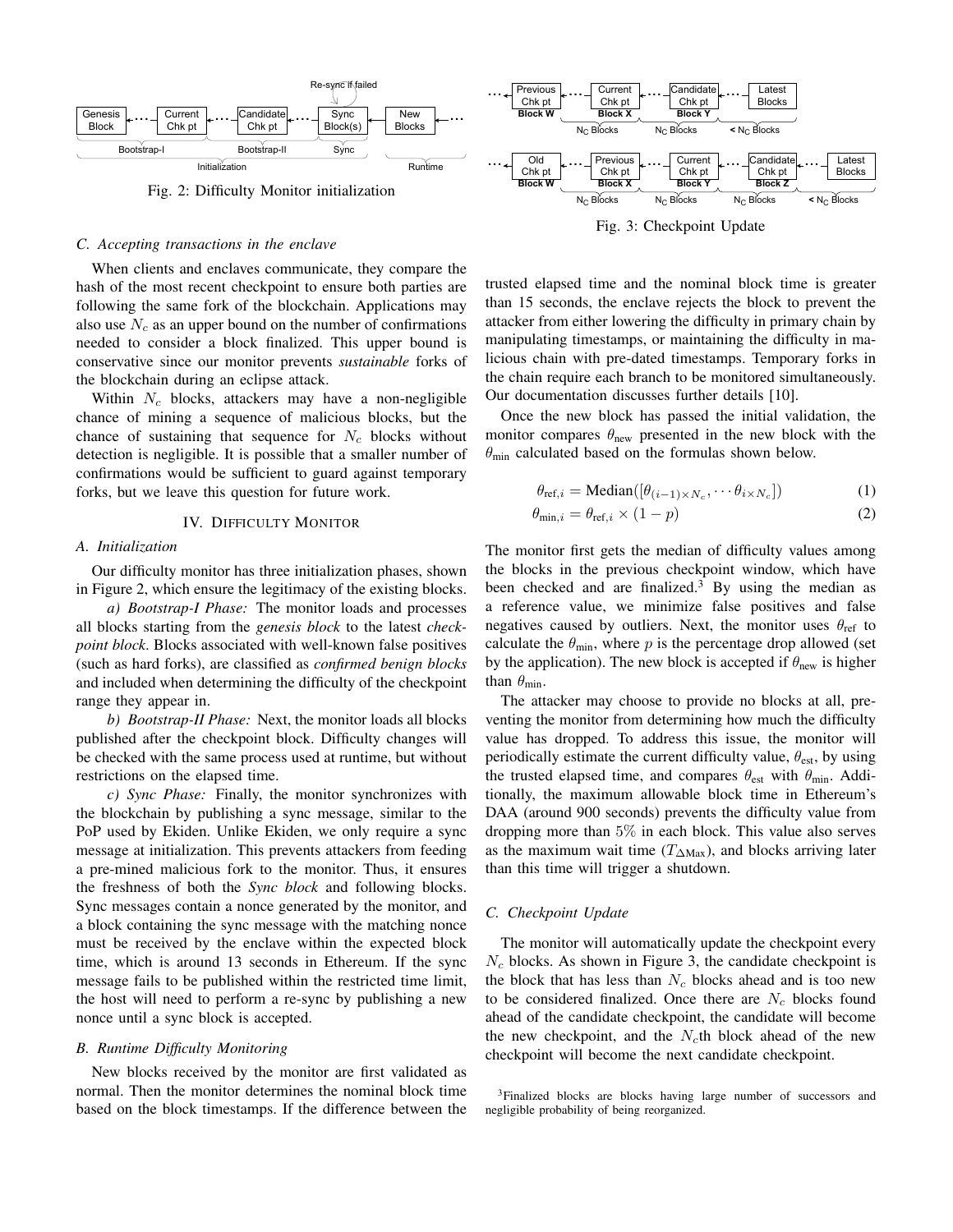| <b>Test Case</b><br>Index | $\theta_{\rm min}$  | $N_c$ | Num of False<br>Detections | False<br>Negative Rate |
|---------------------------|---------------------|-------|----------------------------|------------------------|
|                           | $50\% \cdot \theta$ | 1270  | っ                          | $< 2^{-128}$           |
| 2                         | $60\% \cdot \theta$ | 880   | 2                          | $\sqrt{2^{-128}}$      |
| 3                         | $70\% \cdot \theta$ | 620   | 3                          | $\sqrt{2^{-128}}$      |
| 4                         | $80\% \cdot \theta$ | 430   | 5                          | $\sqrt{2^{-128}}$      |
| 5                         | $80\% \cdot \theta$ | 610   |                            | $\sqrt{2^{-256}}$      |
| 6                         | $90\% \cdot \theta$ | 275   | 17                         | $\sqrt{2^{-128}}$      |
|                           | $90\% \cdot \theta$ | 420   | 23                         | $\sqrt{2^{-256}}$      |

TABLE I: Evaluating the difficulty detection algorithm under various checkpoints sizes against the entire Ethereum database.



Fig. 4: Timeline of major events that cause false detections. The hardforks are [13], [14], [15], [16], [17], [18], [19], [20], and [21], respectively. The bugs are [22], [23], and [24], respectively. The attack is [25]. The major API update is [26].

## V. EVALUATION AGAINST HISTORICAL BLOCKS

We implemented our methodology on top of Geth [11], the official Go implementation of the Ethereum client, since it is the most mature and widely used client. To evaluate the false positive rate under different parameters, we ran the monitor's algorithm against 10,900,373 historical blocks in Ethereum. We released our custom Geth database connector, experiment code and more technical details at [12], [10].

#### *A. False Negative Rate*

The false negative rate, as shown in Table I, represents the possibility of an attacker maintaining the difficulty value at the level higher than  $\theta_{\min}$  within  $N_c$  blocks. It is calculated based on the exponential distribution [4] established with attacker's hash power and network difficulty [10].

All combinations of  $N_c$  and  $\theta_{\text{min}}$  that we have examined result in extremely low false negative rates: equivalent to bruteforcing a 128 or 256 bit key.

## *B. Difficulty Monitoring and Checkpoint Sizes*

Table I also shows false positives that triggered our difficulty monitoring algorithm under various  $\theta_{\min}$  and  $N_c$ . For all configurations, the algorithm resulted in multiple false detections. We have investigated all of these false positives and found that, as shown in Figure 4, Most of these events correspond to hard forks. During hard forks, network hash power fluctuates significantly due to miners upgrading their nodes. There are also instances where the detections were caused by DoS attacks [25] addressed with software upgrades. In both cases, enclave components would need to be shutdown and replaced by one built with the latest protocol anyway, so the monitor's behavior is not as concerning.

When  $\theta_{\min}$  is set to a high value, such as  $90\% \theta$ , the monitor becomes more sensitive to smaller events, such as bugfixes and API updates. In the 7th test case, there is one false positive caused by a 10% difficulty drop that we could not tie protocolrelated events but could be due to miners leaving for Ethereum Classic, which was increasing in value at the time.

When  $\theta_{\min}$  is set to a higher value, the monitor needs a smaller checkpoint size (i.e.,  $N_c$ ) to confirm that the recent  $N_c$ blocks have a negligible chance to be mined by the attacker. As  $N_c$  increases, so does the number of false positives since the checkpoint captures a larger time interval surrounding hard forks. Thus there is a tradeoff between  $N_c$  and  $\theta_{\min}$ . The application may set a larger  $\theta_{\min}$  or  $N_c$  to make malicious forks more difficult, but may incur more false detections since difficulty drops accumulate over a longer period.

Therefore, setting a reasonable  $\theta_{\min}$  is a key to avoid false positives, and then configuring a reasonable  $N_c$  to reach the desired false negative rate level. For instance, with  $\theta_{\min}$  set to  $80\%$  $\theta$ , all those false positives can be avoided if the enclave operator times the upgrade correctly; a lower  $N_c$  with a 70% $\theta$ or lower will also have the same sensitivity to difficulty drops.

#### *C. Block times*

Currently, the average block time in Ethereum is around 13 seconds. To find a proper value for the  $T_{\Delta Max}$ , which is used to prevent attackers from remaining silent forever, we record the top 100 block times from historical blocks in Ethereum. Our results show that while the majority of the blocks do arrive within the expected time, all of the top 100 blocks took over 200s to arrive, with 91 blocks taking less than 300 seconds, 7 blocks less than 400 seconds, 1 block less than 500 seconds, and one outlier that took 13013 seconds. Upon closer inspection, almost all of these blocks were mined very close to the Byzantium hardfork [18]. The reason that outlier block took almost four days to be mined is because of a consensus issue (which is B-1 in Figure 4) in Geth that caused miners to have to switch to alternative clients[22]. Given these results, choosing the maximum time given in Ethereum's DAA (around 900s) should give no false positives during normal operation; for applications that are very timesensitive, a reasonable  $T_{\Delta \text{Max}}$  would be 400 seconds.

# VI. CONCLUSION

Blockchain applications built with an enclave are vulnerable to eclipse attacks. In this paper, we present a novel solution to this problem using a PoW difficulty monitor that is inexpensive, immune to long-range attacks, and provides the maximum reaction time. Based on the evaluation against historical blocks, choices for  $\theta_{\text{min}}$  and  $N_c$  with negligible false negative rates are unlikely to trigger false positives.